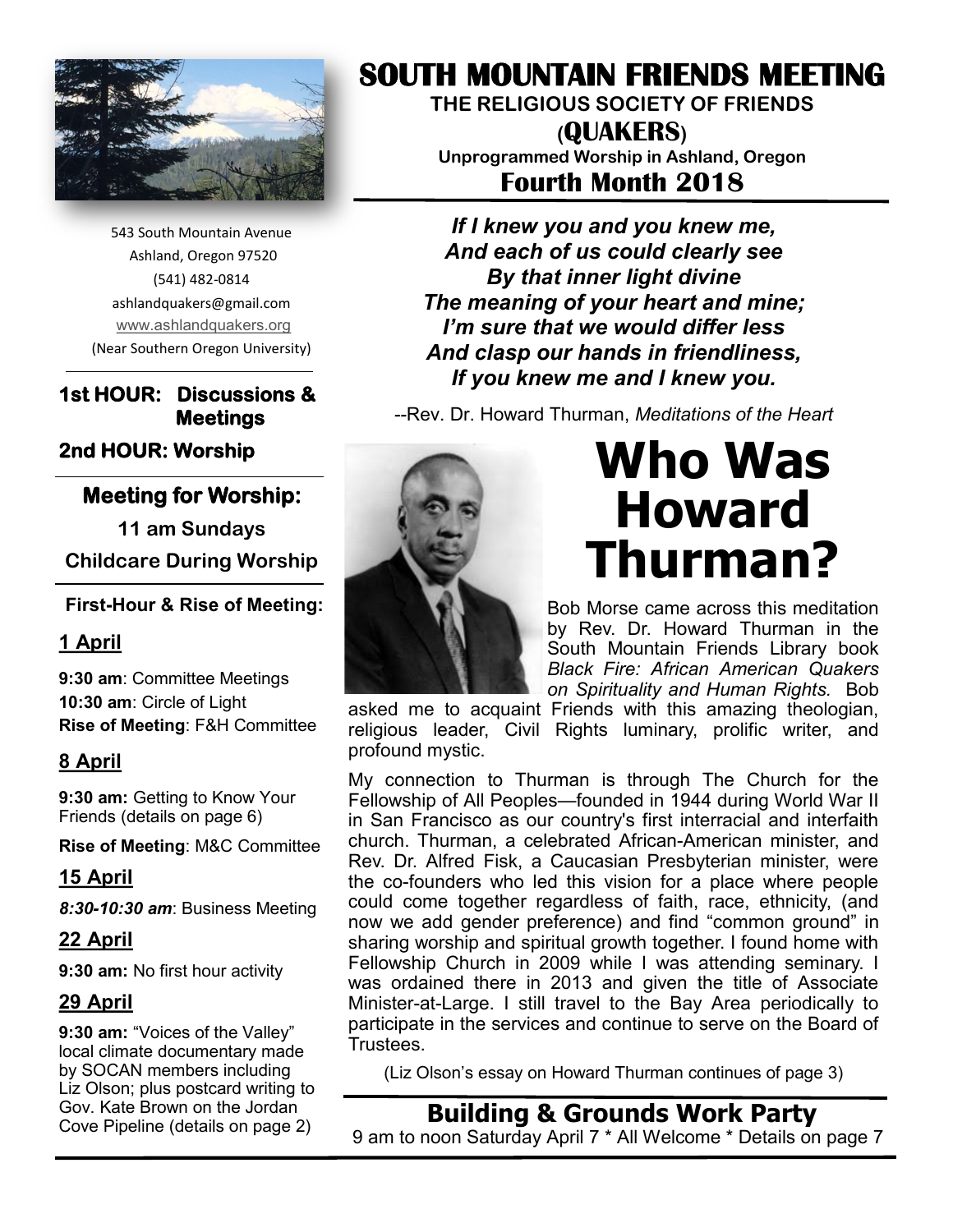## **Climate Documentary "Voices of the Valley" & Postcards to our Governor**

**At first hour on 29 April, the fifth Sunday of the month**, Peace & Social Concerns will screen a shortened version of the documentary "Voices of the Valley." SMFM's Liz Olson had a major hand in the production, which was sponsored by Southern Oregon Climate Action Now (SOCAN). In conjunction with the film, there will be our Spring advocacy writing on a closely related issue—the proposed Jordan Cove natural gas pipeline and the plant in Coos Bay that will turn it into Liquid Natural Gas (LNG) and export it to the Far East.

The film features interviews with people from our area speaking about the various impacts of climate change, including those on agriculture, commerce and health. Among those interviewed are a plant nursery owner, two young activists, Oregon Shakespeare Festival representatives, the medical director of Jackson County Health and Human Services--and Friends Suzanne Willow and Lanita Witt (pictured here in the process of being filmed).



We will be writing to Gov. Kate Brown, urging her to take a stand against the pipeline. She has not yet done that. But she has tried to position herself and Oregon as a leader in the struggle against global warming, so it is completely inconsistent of her to remain silent about a project that will, if put into operation, become the largest single emitter of greenhouse gases in the state.

There will be writing materials, a brief statement of the issue, and a sample letter/postcard in the fellowship room after first hour and after worship. P&SC urges everyone to take five-to-ten minutes to write. It's the least we can do for our children and grandchildren.

--Herb Rothschild

## **Meeting House Walls Feature Art Depicting Homelessness**

### **Aaron Burgess's ARTIST'S STATEMENT:**

I have never been homeless. But I've lived in big cities with little money. I've seen a lot of sadness on the streets, under bridges, on freeway ramps, in doorways: the mentally ill, veterans of our immoral wars who seek drugs/alcohol to treat their demons, runaways, abused kids who never had a chance. People who just had a run of bad luck. Battered women. And I've seen the bankers driving past in their \$100,000 cars with their beautiful wives and their hideous arrogance to their fancy restaurants.

I wanted to convey in my Homeless Series of paintings and drawings a feeling of utter outrage. Fury at the injustice of poverty and homelessness here in the richest and most powerful country in the world. Americans are always speaking of the United States as a Christian nation. But it is not. On numerous fronts. Just look at our rich, gangster current president! How can there be such disparity of wealth and such callous disregard for the poor when it is so completely unnecessary? It's not complicated. It is simple greed.

Bertrand Russell once said, "Remember your humanity and forget the rest." Tolstoy once said, "One cannot be a rich man and a good man. For a rich man, if he were good, would not be for long because he would give his money away." Christ once said, "… it is easier for a camel to pass through the eye of a needle than for a rich man to enter the kingdom of God."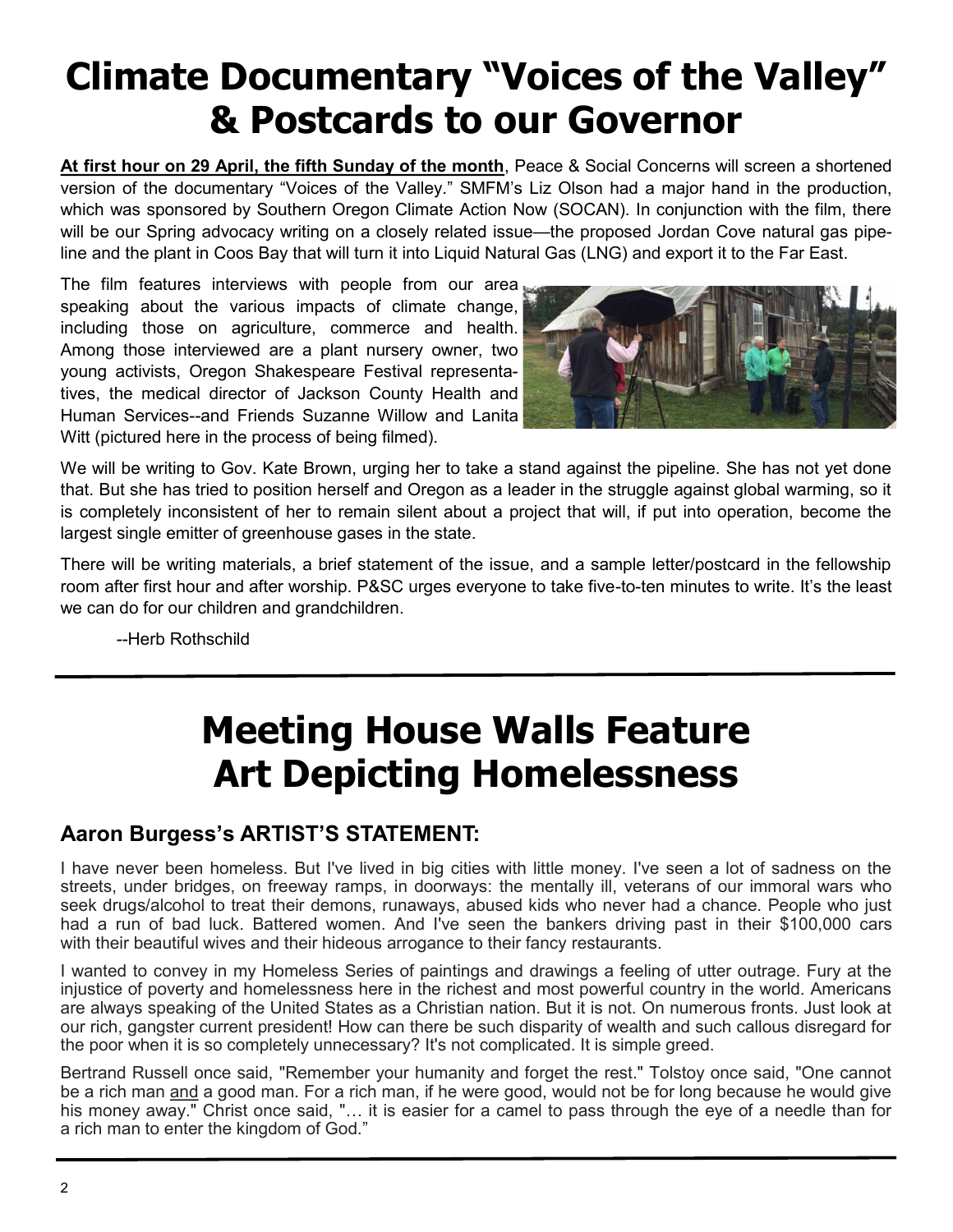## **Dr. Rev. Howard Thurman** (Continued from page 1)

Howard Washington Thurman (1899-1981) was raised Baptist and became an ordained minister at the age of 26. In addition to his nine years at Fellowship Church, he served as Dean of Rankin Chapel at Howard University and also at Marsh Chapel at Boston University. Thurman's life-long connection with Quakers began in 1929, when he undertook a semester of special study at Haverford College with Rufus Jones, a noted Quaker philosopher and mystic.

One of the most powerful events in Thurman's life was a trip to meet Mahatma Gandhi. Two significant events happened on this trip. One was a discussion with an (unidentified) Indian academic who unnerved Thurman with the question as to how could the "Negro people" (terminology used then) adopt the Christian religion of their oppressors, especially when the religion itself used the Biblical scriptures to validate the abomination of slavery.

Thurman wrestled deeply with this challenging question and ended up writing his book *Jesus and the Disinherited* as a response. Thurman's thesis was that Jesus, like the Negro, "had his back against the wall" as an oppressed minority under the empire of Rome. "The religion of Jesus" reveals to the Black person a way to restore dignity to their lives despite life-crippling fear, hatred, and deception (the "Hounds of Hell") and to see themselves equally as children of God. Thurman was a spiritual advisor to Martin Luther King Jr. (and many in the early Civil Rights movement), and King was said to have carried *Jesus and the Disinherited* with him in his briefcase. Thurman also taught Rabbi Zalman Schachter-Shalomi, one of the founders of the Jewish Renewal movement and an innovator in ecumenical dialogue; Reb Zalman cited Thurman as among the teachers who first compelled him to explore the mystical trends beyond Judaism.

The other related outcome of Thurman's journey to India was that Gandhi described his work of nonviolent social transformation and asked Thurman to share it with the communities in the United States as a tool for their own movements against oppression. Gandhi accurately predicted that *"It may be through the Negroes that the unadulterated message of nonviolence will be delivered to the world."* 

At Fellowship Church we still use the same liturgical structure for the service that the founders created and, as an interfaith community, there is no one dogma or text. However, we could be guilty of respecting Thurman's writings as sacred scripture, and we manage to refer to them in nearly every service in one way or another.

According to *Black Fire,* Thurman's essays were often republished in *Friends Journal*, and "Thurman is most relevant to Friends for his careful and probing analysis of the nature of Light and of 'centering down.' In his profound insight into our interior spiritual lives, he continued the tradition of Rufus Jones as meaningfully as did Thomas Kelly and Douglas Steere."

Although Thurman's writings are not widely known outside the theological realm, some of his words have made it into popular culture and can be found even on Pinterest posters. I share with you a few of his classic quotes:

*"Keep fresh before me the moment of my High Resolve, that in fair weather or foul, in good times or in tempests, in the days when the darkness and the foe are nameless or familiar, I may not forget that to which my life is committed."*

*"If you cannot hear the sound of the genuine in you, you will all your life spend your days on the ends of strings that somebody else pulls."*

*"Don't ask what the world needs. Ask what makes you come alive and go do it. Because what the world needs is people who have come alive."*

--Liz Olson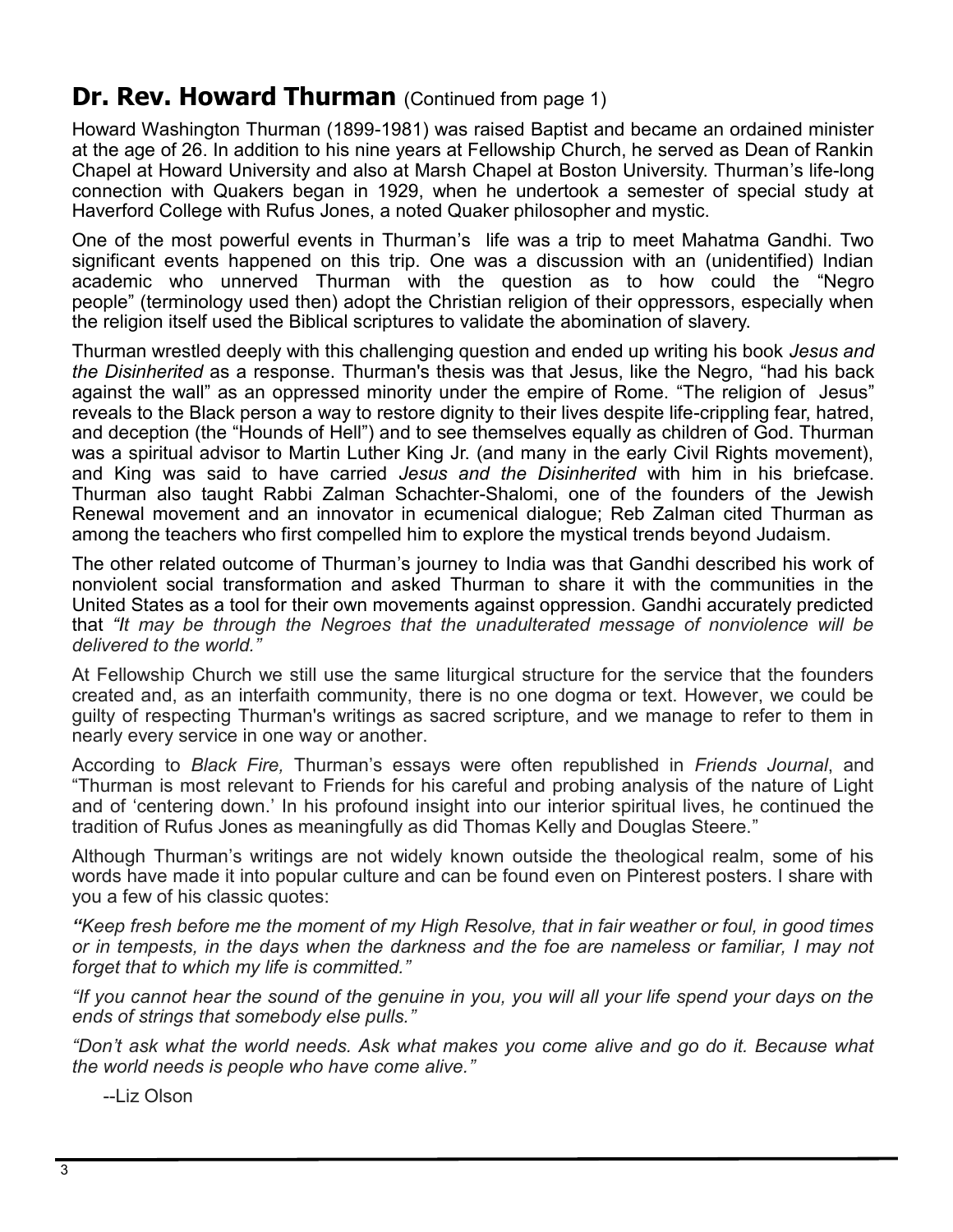## **Meeting For Worship For Business: 18 March 2018**

Present: Ken Deveney, Crystal Bosbach, Melody Ashworth, Bill Ashworth (recording clerk), Anna Monders, Patricia Morrison (clerk), Scott Plummer, Bob Morse, Jim Phillips, Herb Rothschild, Lanita Witt.

Meeting opened with worship. Clerk Patricia Morrison read a quote from Martha Paxon Grundy.

Finance Committee: Melody Ashworth reminded us that the Finance Committee will be forming the budget during the next month. They would like to receive requests from committees and individual Friends who feel that their leadings will need financial support.

Library: see page 6.

Peace and Social Concerns: Herb Rothschild passed out a sheet listing the committee's FY2018 donations. Three local organizations that focus on climate work have been added; two local peace and justice groups have been dropped. The committee has added an extra \$50 to their donations budget, taking it from their activities budget. A Friend reminded us that our budget line items are a best guess, not an allocation which we must stay within. Next year's budget request for donations will be \$1200, up from \$800 this year. The committee has considered a communication from another NPYM meeting concerning fear as a driver of social disruption; they do not feel currently led to work on this issue. Two Friends remarked that work on this issue is moving forward in the Meeting through other channels.

Ministry & Counsel: Crystal Bosbach reported that M&C is looking at ways to help us get to know each other better. (See Adult Ed on page 6.) M&C would like to add one or two words to the stating of our names during the round of introductions at the rise of meeting; these would respond to a question

from the person closing Meeting, such as "Where were you born?" or "What is your current occupation?" A Friend reminded us that we have dropped our "Let your life speak" series, which had helped us learn about each other. The clerk asked *Friends to make suggestions to M&C as to what additional information might be requested.*  Friends **agreed** to have this process added to our rise of meeting routine for the next two months, as an experiment.

M&C is looking again at our *child safety guidelines*. There are some updates that need to be made. An *ad hoc committee* was requested; *please contact Crystal if you are willing to serve.*

Treasurer: Herb Rothschild reported that the meeting has received 74% of our budgeted income for the year and has spent just 57%. We have a total of \$25,695.59 in four accounts. We provide \$90 a month for the community warming shelter, which Friends staff on Sunday nights. The Treasurer urged Friends to spend money on leadings; we have plenty.

Parking: Jim Phillips reported that he and Bill Ashworth went to see SOU Parking Supervisor Fred Creek regarding the unfolding situation with the campus parking lot. We require the use of 8 spaces in this lot to maintain our City of Ashland Conditional Use Permit. SOU's new policy: All parking for all purposes will be charged. The campus wants to accommodate our needs insofar as possible. We can continue to use our current eight slots in the parking lot free for the immediate future. Fred Creek proposed an annual fee of \$936 for the Meeting's parking. The campus has already bent their rules in several ways to lower our annual cost from \$2012 to \$936. SOU's parking department must be self-supporting: they have no budget beyond what

they can raise in parking fees. Spending part of our budget surplus to help the university in this manner may be a good leading for the Meeting to follow, as it can increase our visibility on campus and because we want to be good neighbors. The number of parking spaces needs to be clarified, and also the potential use of our Meeting House by the university, which is specified as a tradeoff for parking in our original parking agreement, and which has some financial value. Our draft budget for next year will include \$936 for this purpose; we can adjust this later, if necessary. Jim and Bill will be returning to Fred for further discussion.

Warming shelter: Patricia Morrison reported that our contract with the city now requires the Meeting to accept all liability for the work of our volunteers at the shelter. We don't have liability coverage for activities outside of this building: We are covered only by Peace House's insurance for activities inside the building. We have two choices: We can get our own insurance policy, including a rider supporting outside activity, or we can remove our name from sponsorship of the shelter and allow our volunteers to operate under the insurance policy of the UCC, our Sunday night partner. If we ride on the UCC's insurance, we should compensate them for a portion of their costs. We want to be visible in the community, so riding on UCC's insurance and taking our name off the warming shelter would be distasteful to many. Two Friends with a history on Joint Committee believe that the insurance for the building is actually in our name. The UCC is carrying Laundry Love; we are principally carrying Sunday night at the shelter, so it may be inappropriate to ask them for this additional burden. It was **decided** that if the insurance

**To be continued on page 5**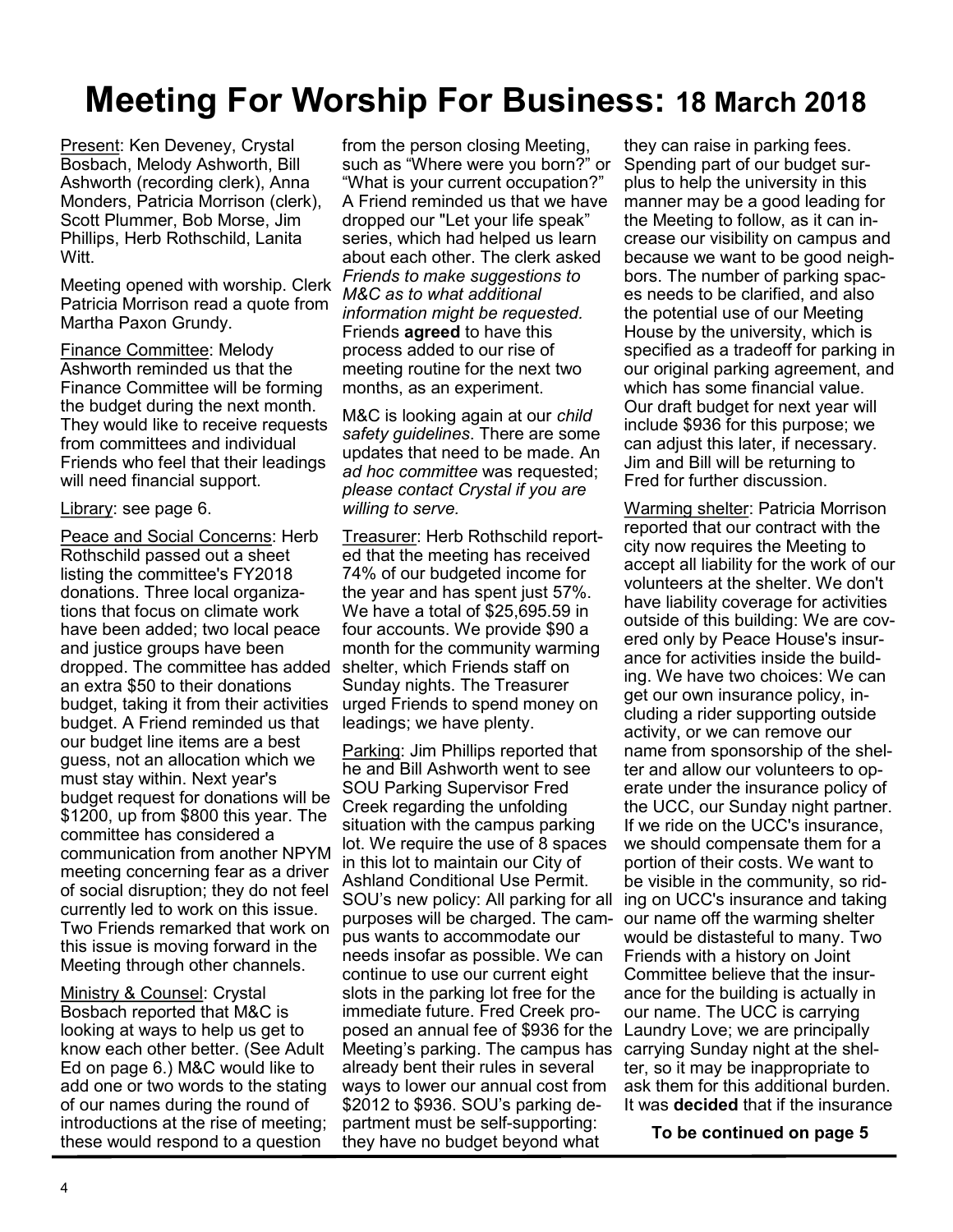## **Local Quaker Runs for County Commissioner**

A good physician listens carefully, considers all options, and helps patients make the best decisions; I am running for County Commissioner because these are the same skills our public servants should have. I believe my experience gives me a unique ability to serve the various needs of Jackson County residents.

As owners of Willow-Witt Ranch, my family and I have developed a robust small farm business including the raising of livestock, vegetable farming, farm-stay accommodations and educational programs. I know the value of our county's farmland and how to support small businesses.



After 30 years of ranching and forest management for timber production and fire resilience, I know the value of our resources. As County Commissioner I will address:

**LAND, FORESTS, and WATER**: Protect farmlands, support our local agricultural economy, promote forest health, and manage water resources.

**ECONOMIC SECURITY**: Focus on issues that address education, poverty, hunger, and homelessness so we can achieve a strong local economy.

**PUBLIC HEALTH**: Increase mental health care, substance abuse and addiction treatment, and address our county jail system's revolving door. --Lanita Witt, M.D.

## **PERENNIAL SWAP**

Morriplum Farm has created 10 more gardens, and now we need to fill them! We would appreciate receiving donations of perennials from Friends. If you would like to divide, clean up, or update your garden and have flowers to spare, we would gladly give them a home here. Also, we have some that we can give to you. We are interested in outdoor plants; deer resistance is not necessary. Contact Scott to arrange pickup and drop off. [\(morriplumfarmsanctuary@gmail.com\),](mailto:morriplumfarmsanctuary@gmail.com) Our website: [www.morriplumfarmsanctuary.com.](http://www.morriplumfarmsanctuary.com/)

## **Meeting for Business**

#### **(continued from page 4)**

is in Peace House's name, Joint Committee will see about adding our name. The sense of the meeting is that we would like to find a way to continue to have our name connected to the warming shelter work. (NOTE: it was discovered following Business Meeting that the building's insurance policy is actually in our name. A liability rider will be sought.)

Announcements: Clerk Patricia Morrison reported that the new Cascade-Sierra Yearly Meeting will have their first annual session May 18-20 and are inviting other Friends' organizations to send visitors. This is the new Yearly Meeting of programmed Friends churches that are open and affirming. *Friends interested in attending should contact Patricia*. Patricia announced the upcoming folk concert by Bill Ashworth at Morriplum Farm on March 24 and a planned snowshoe trip to Crater Lake on March 31; *contact Patricia and Scott if you are interested in attending either of these events*. Fourth Sunday will have a *non-potluck* lunch for which Alex and Javan Reid will prepare the main course; *Friends may bring extra items for themselves or to share*. First Hour on the fourth Sunday in April is currently open. The local March for Life, a national effort by teens for control of gun violence, will be held in Medford from 11 to 1 this coming Saturday.

Meeting closed with worship. Respectfully submitted, Patricia Morrison, Clerk Bill Ashworth, Recording Clerk

## **ADVICES & QUERIES ON PEACE**

Peace is the state in which we are in accord with God, the earth, others, and ourselves. We know that true, lasting peace among us can finally be attained only through unity in the life of the spirit. We work to create the conditions of peace, such as freedom, justice, cooperation, and the right sharing of the world's resources.

As we work for peace in the world, we search out the seeds of war in ourselves and in our way of life. We refuse to join in actions which lead to destruction and death. We seek ways to cooperate to save life and strengthen the bonds of unity among all people.

*Do we live in the virtue of that life and power which takes away the occasion of all war?*

*Do we refrain from taking part in war as inconsistent with the spirit of Christ?*

*What are we doing to remove the causes of war and to bring about the conditions of peace? Where there are hatred, division, and strife, how are we instruments of reconciliation and love?*

*How do we communicate to others an understanding of the basis of our peace testimony?*

*As we work for peace in the world, are we nourished by peace within ourselves?*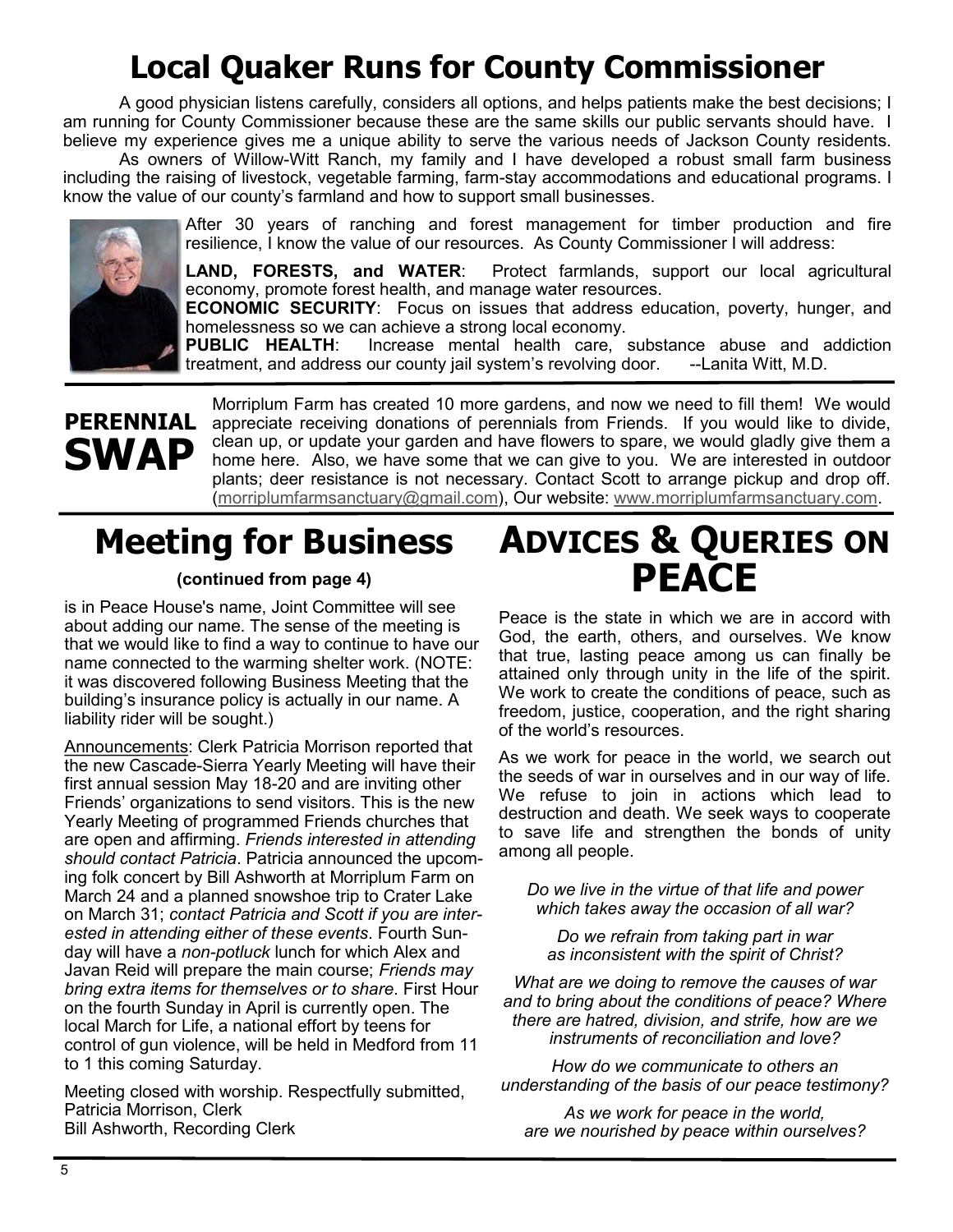## **ADULT EDUCATION: GETTING TO KNOW YOUR FRIENDS**

#### **9:30 am Sunday 8 April 2018**

Rochelle will lead us in games and exercises that will help us learn about ourselves and each other in both superficial and in meaningful ways. Expect to walk around the room a little. We will practice listening deeply and find commonalities that we didn't know were there. There will be time to hold the experience in the Light.

### **Help Expand Our South Mountain Library Collection**

Your South Mountain Friends Library elves request your suggestions (by 30 April) for new books for us to purchase to expand our book collection. Currently, our books fall into the following categories: Quaker classics/journals, Quaker biographies, twenty-first century Quaker writers, local Quaker authors, and books supportive of our Quaker testimonies of simplicity, peace/nonviolence, integrity, equality, and stewardship/sustainability. We welcome copies of books you've written (regardless of their genre) and recommendations for books that fit our categories. We'd like to develop mini library sections that reflect the leadings of our Meeting or of individual Friends. Such topics include climate change and drawdown, racial justice and equity, homelessness and alternative housing, witnessing for peace and Honduras. Other leadings? Other recommendations? --Elf Anna, Elf Steve, Elf Heather, & Elf Bob

**ON RESPONDING TO OUR CALLINGS:**

## **THE PATH OF THE SOUL**

A certain kind of courage is required to follow what truly calls to us; why else would so many choose to live within false certainties and pretensions of security? If genuine treasures were easy to find this world would be a different place. If the path of dreams were easy to walk or predictable to follow many more would go that route. The truth is that most prefer the safer paths in life even if they know that their souls are called another way.

What truly calls to us is beyond what we know or can measure. It uses the language of hidden treasures and distant cities to awaken something sleeping within us. The soul knows that we must be drawn out of ourselves in order to truly become ourselves. Call it a dream or "the treasure hard to attain;" call it a vocation or the awakening of one's innate genius. Call it what you will, upon hearing the call we must follow or else lose the true thread of our lives. *A true vocation requires shedding anything that would impede or obscure the call. A true pilgrimage requires letting go of the very things most people try to hold onto. In seeking after what the soul desires, we become pilgrims with no home but the path the soul would have us follow.*

As the old proverb says, "Before you begin the journey, you own the journey. Once you have begun, the journey owns you." After all, what good is a dream that doesn't test the mettle of the dreamer? What good is a path that doesn't carry us to the edge of our capacity and then beyond that place? A true calling involves a great exposure before it can become a genuine refuge.

In the soul's adventure we become a self unknown, a self unexpected, and in that way we find the greater self within us. Answering the call gives primacy to unknown places and foreign lands; it requires that we seek farther in the world than we would choose on our own. We enter our essential "creatureliness" and learn to sniff at the world again. We learn to read the wind and find our way by sensing and intuiting, by imagining and by dreaming on. Eventually, the dream of the soul becomes the only hope; it becomes a prayer and a map as well. In allowing the journey to "have us" we become lost; we lose our usual selves in order to find our original self again. Lost souls are the only ones who ever get found.

--Excerpted from Michael Meade's *Fate and Destiny* 

**Michael Meade,** is a renowned storyteller, author, and scholar of mythology, anthropology, and psychology.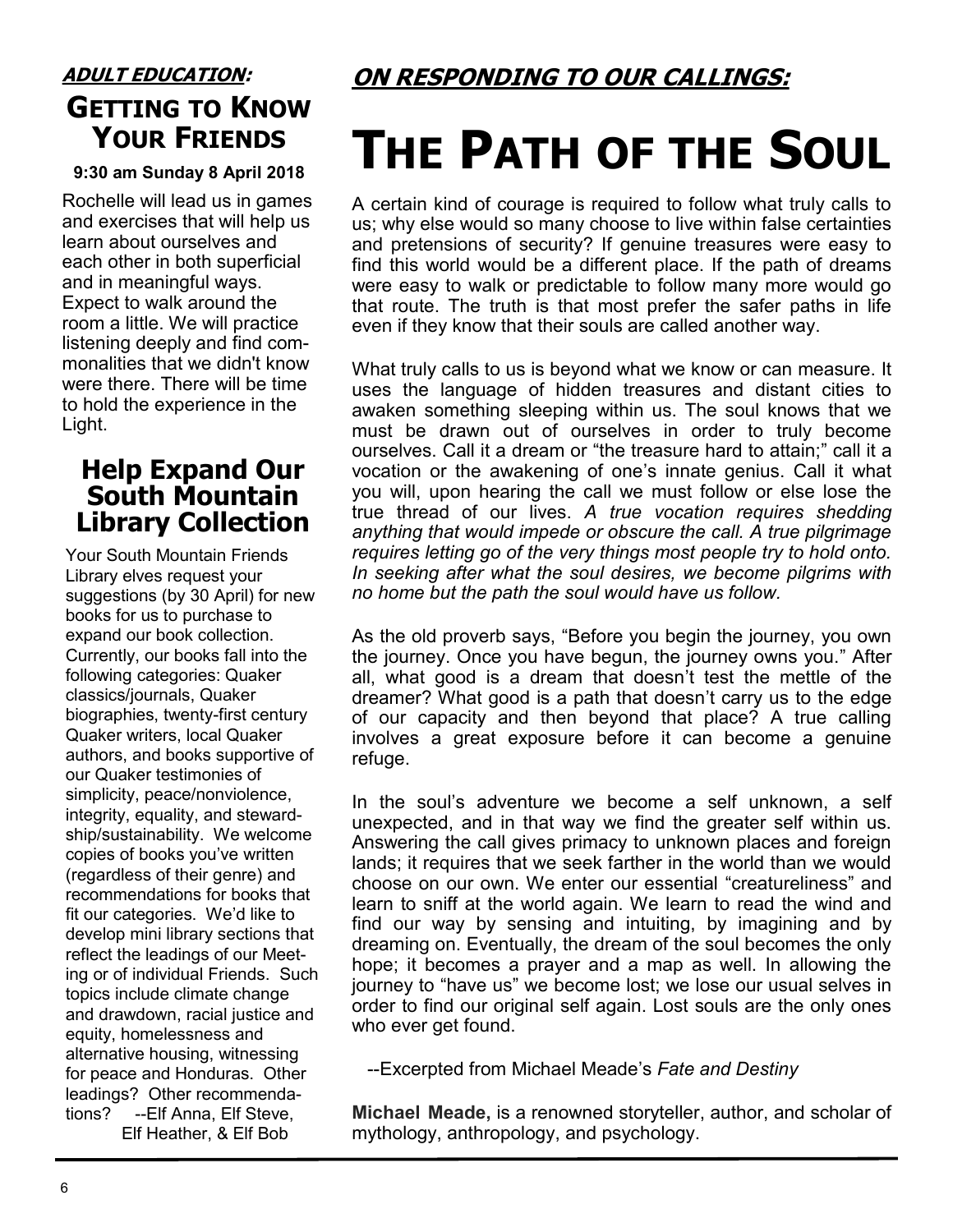## SMFM CALENDAR

# **April 2018**

| <b>Sun</b>                                                                                                                                         | Mo             | <b>Tue</b>                                           | Wed                                                   | Thu                                                         | Fr | <b>Sat</b>                                                                                                  |
|----------------------------------------------------------------------------------------------------------------------------------------------------|----------------|------------------------------------------------------|-------------------------------------------------------|-------------------------------------------------------------|----|-------------------------------------------------------------------------------------------------------------|
| 1<br>9:30 am Committee Meetings<br>10:30 am Circle of Light<br>12:30 pm F&H Committee                                                              | $\overline{2}$ | 3                                                    | $\overline{4}$                                        | 5<br>3:30-5:30 pm<br><b>Free Writing</b><br><b>Friends</b>  | 6  | 7<br>9 am to noon<br>All-Hands-<br>Welcome<br><b>Buildings &amp;</b><br><b>Grounds</b><br><b>Work Party</b> |
| 8<br>9:30 am Getting to Know Your<br><b>Friends (led by Rochelle)</b><br>12:30 pm M&C Committee                                                    | 9              | 10<br>7-9 pm<br><b>Ashland</b><br><b>Song Circle</b> | 11<br>6:30 to 8:30 pm<br>Quaker<br><b>Light Group</b> | 12<br>3:30-5:30 pm<br><b>Free Writing</b><br><b>Friends</b> | 13 | 14<br><b>Ashland Food</b><br><b>Project pickup</b><br>$l-4$ pm<br><b>Laundry Love</b>                       |
| 15<br>8:30-10:30 am<br><b>Meeting for Business</b><br><b>SMFM Newsletter Deadline</b>                                                              | 16             | 17                                                   | 18                                                    | 19<br>3:30-5:30 pm<br><b>Free Writing</b><br><b>Friends</b> | 20 | 21                                                                                                          |
| 22<br>9:30 am No First Hour<br><b>Activity</b>                                                                                                     | 23             | 24                                                   | 25<br>6:30 to 8:30 pm<br>Quaker<br><b>Light Group</b> | 26<br>3:30-5:30 pm<br><b>Free Writing</b><br><b>Friends</b> | 27 | 28                                                                                                          |
| 29<br>9:30 am Film "Voices of the<br>Valley" (Climate Change) +<br>Postcard Writing to Gov.<br>Brown about proposed Jordan<br><b>Cove pipeline</b> | 30             |                                                      |                                                       |                                                             |    |                                                                                                             |

## **Building & Grounds All-Hands-Welcome Work Party 9 am to noon Saturday April 7**

Rake leaves, Trim plants, Reinforce retaining wall, Clean outdoor drain, Fix sign, Mud and tape library ceiling, Remove needles and leaves from roof.

Light Group: A biweekly gathering that invites everyone to attend any or all group sessions. The group explores Quaker spirituality as practiced by the early Friends and as described by Rex Ambler in his book, *Light to Live By.* For further information, please contact Alex Reid, convener, at 707-499-9146 or [ralexandrareid@gmail.com.](mailto:ralexandrareid@gmail.com)